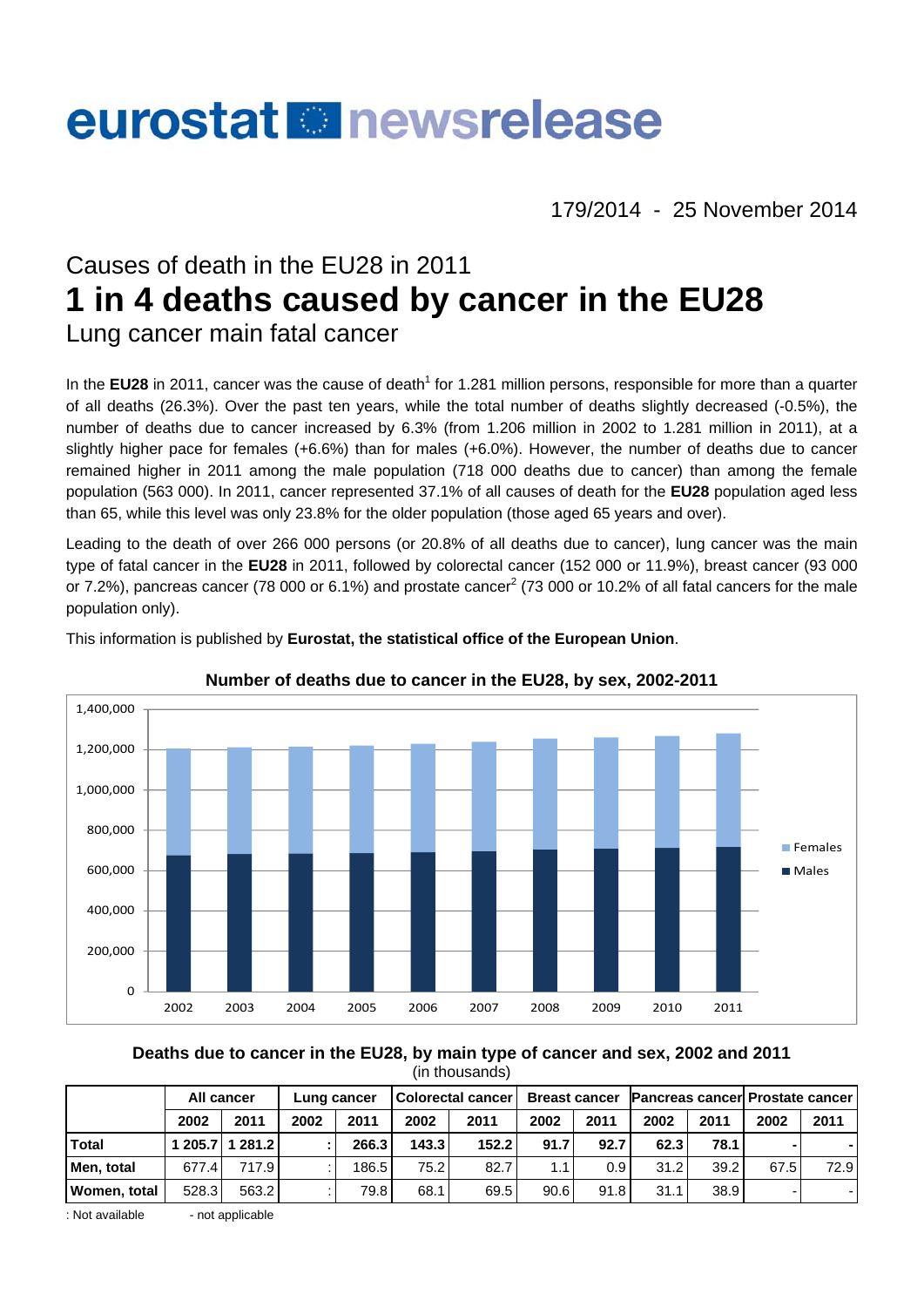## **Cancer: responsible for nearly 40% of deaths among those aged less than 65, and under 25% amongst those aged 65 and over**

Among the total population, cancer was in 2011 the cause of more than 30% of deaths in the **Netherlands** (31.9%), **Slovenia** (31.3%) and **Ireland** (30.5%), while it represented less than a fifth of all causes of death in **Bulgaria** (15.6%), **Romania** (19.1%) and **Lithuania** (19.9%). At least a quarter of deaths were due to cancer in seventeen Member States in 2011.

Looking at age groups, 345 000 persons aged less than 65 died in 2011 in the **EU28** because of cancer, meaning that cancers represented more than a third (37.1%) of all causes of death for this age group. Among Member States, death due to cancer for people aged less than 65 accounted for more than 40% of all causes of death in the **Netherlands** (48.0%), **Italy** (45.2%), **Spain** (43.9%) and **Slovenia** (40.9%), but less than 30% in **Lithuania** (23.2%), **Latvia** (24.2%), **Estonia** (26.3%), **Bulgaria** (26.7%) and **Finland** (28.4%).

For the population aged 65 and over, cancer represented almost a quarter (23.8% or 936 000 persons) of all causes of deaths in the **EU28** in 2011, with the highest shares registered in **Slovenia** (28.8%), **Ireland** (28.4%), the **Netherlands** (28.3%), **Denmark** (27.6%) and the **United Kingdom** (27.2%), and the lowest in **Bulgaria** (12.3%) and **Romania** (15.2%).

|                       | Deaths due to cancer<br>total population |                                        |                           | Deaths due to cancer<br>population aged less than 65 | Deaths due to cancer<br>population aged 65 and over |                                        |  |  |
|-----------------------|------------------------------------------|----------------------------------------|---------------------------|------------------------------------------------------|-----------------------------------------------------|----------------------------------------|--|--|
|                       | <b>Absolute</b><br>number                | Share in all<br>causes of<br>death (%) | <b>Absolute</b><br>number | Share in all<br>causes of<br>death (%)               | <b>Absolute</b><br>number                           | Share in all<br>causes of<br>death (%) |  |  |
| <b>EU28</b>           | 1 281 153                                | 26.3                                   | 345 033                   | 37.1                                                 | 936 114                                             | 23.8                                   |  |  |
| <b>Belgium</b>        | 27 639                                   | 26.5                                   | 7 1 1 9                   | 37.0                                                 | 20 5 20                                             | 24.1                                   |  |  |
| <b>Bulgaria</b>       | 16822                                    | 15.6                                   | 6593                      | 26.7                                                 | 10 229                                              | 12.3                                   |  |  |
| Czech Rep.            | 27 244                                   | 25.4                                   | 8538                      | 34.5                                                 | 18706                                               | 22.7                                   |  |  |
| <b>Denmark</b>        | 15 4 8 1                                 | 29.6                                   | 3689                      | 38.1                                                 | 11 792                                              | 27.6                                   |  |  |
| Germany               | 221 693                                  | 26.0                                   | 52 887                    | 38.1                                                 | 168 806                                             | 23.6                                   |  |  |
| <b>Estonia</b>        | 3629                                     | 23.8                                   | 1 0 0 9                   | 26.3                                                 | 2620                                                | 23.0                                   |  |  |
| <b>Ireland</b>        | 8 6 6 7                                  | 30.5                                   | 2 3 5 2                   | 37.8                                                 | 6315                                                | 28.4                                   |  |  |
| Greece                | 27 342                                   | 24.6                                   | 6488                      | 37.6                                                 | 20 854                                              | 22.2                                   |  |  |
| <b>Spain</b>          | 105 432                                  | 27.2                                   | 27 140                    | 43.9                                                 | 78 292                                              | 24.0                                   |  |  |
| <b>France</b>         | 155 160                                  | 28.4                                   | 44 562                    | 39.8                                                 | 110 598                                             | 25.4                                   |  |  |
| Croatia               | 13701                                    | 26.6                                   | 4 2 2 0                   | 39.9                                                 | 9481                                                | 23.2                                   |  |  |
| Italy                 | 167883                                   | 28.3                                   | 34 828                    | 45.2                                                 | 133 054                                             | 25.7                                   |  |  |
| <b>Cyprus</b>         | 1 1 5 1                                  | 21.3                                   | 326                       | 34.0                                                 | 825                                                 | 18.6                                   |  |  |
| Latvia                | 5890                                     | 20.6                                   | 1848                      | 24.2                                                 | 4 0 4 2                                             | 19.3                                   |  |  |
| Lithuania             | 8 0 7 0                                  | 19.9                                   | 2 6 3 4                   | 23.2                                                 | 5 4 3 6                                             | 18.7                                   |  |  |
| Luxembourg            | 1 0 6 0                                  | 27.8                                   | 296                       | 38.0                                                 | 764                                                 | 25.1                                   |  |  |
| Hungary               | 32 670                                   | 25.4                                   | 12 6 24                   | 36.5                                                 | 20 046                                              | 21.3                                   |  |  |
| <b>Malta</b>          | 875                                      | 26.4                                   | 247                       | 39.1                                                 | 628                                                 | 23.4                                   |  |  |
| <b>Netherlands</b>    | 43 017                                   | 31.9                                   | 11763                     | 48.0                                                 | 31 249                                              | 28.3                                   |  |  |
| <b>Austria</b>        | 20 104                                   | 26.4                                   | 5 1 2 8                   | 38.1                                                 | 14 976                                              | 23.9                                   |  |  |
| Poland                | 92 270                                   | 24.5                                   | 34 726                    | 30.6                                                 | 57 544                                              | 21.9                                   |  |  |
| Portugal              | 25 590                                   | 24.8                                   | 7 0 9 8                   | 38.9                                                 | 18 492                                              | 21.8                                   |  |  |
| Romania               | 47 980                                   | 19.1                                   | 19591                     | 30.0                                                 | 28 389                                              | 15.2                                   |  |  |
| Slovenia              | 5865                                     | 31.3                                   | 1592                      | 40.9                                                 | 4 2 7 3                                             | 28.8                                   |  |  |
| <b>Slovakia</b>       | 12917                                    | 25.1                                   | 4869                      | 33.4                                                 | 8 0 4 8                                             | 21.8                                   |  |  |
| <b>Finland</b>        | 11 580                                   | 23.0                                   | 2879                      | 28.4                                                 | 8701                                                | 21.6                                   |  |  |
| Sweden                | 21 747                                   | 24.3                                   | 4 2 7 8                   | 37.3                                                 | 17 469                                              | 22.4                                   |  |  |
| <b>United Kingdom</b> | 159 674                                  | 29.0                                   | 35 709                    | 37.9                                                 | 123 965                                             | 27.2                                   |  |  |
| <b>Norway</b>         | 10839                                    | 26.2                                   | 2 4 9 3                   | 37.2                                                 | 8 3 4 6                                             | 24.1                                   |  |  |
| <b>Switzerland</b>    | 16736                                    | 26.7                                   | 3 9 9 5                   | 40.5                                                 | 12741                                               | 24.1                                   |  |  |

#### **Deaths due to cancer in the EU28 Member States, by age group, 2011**  (absolute numbers & shares in total causes of death)

Figures may not add up due to deaths of unknown age.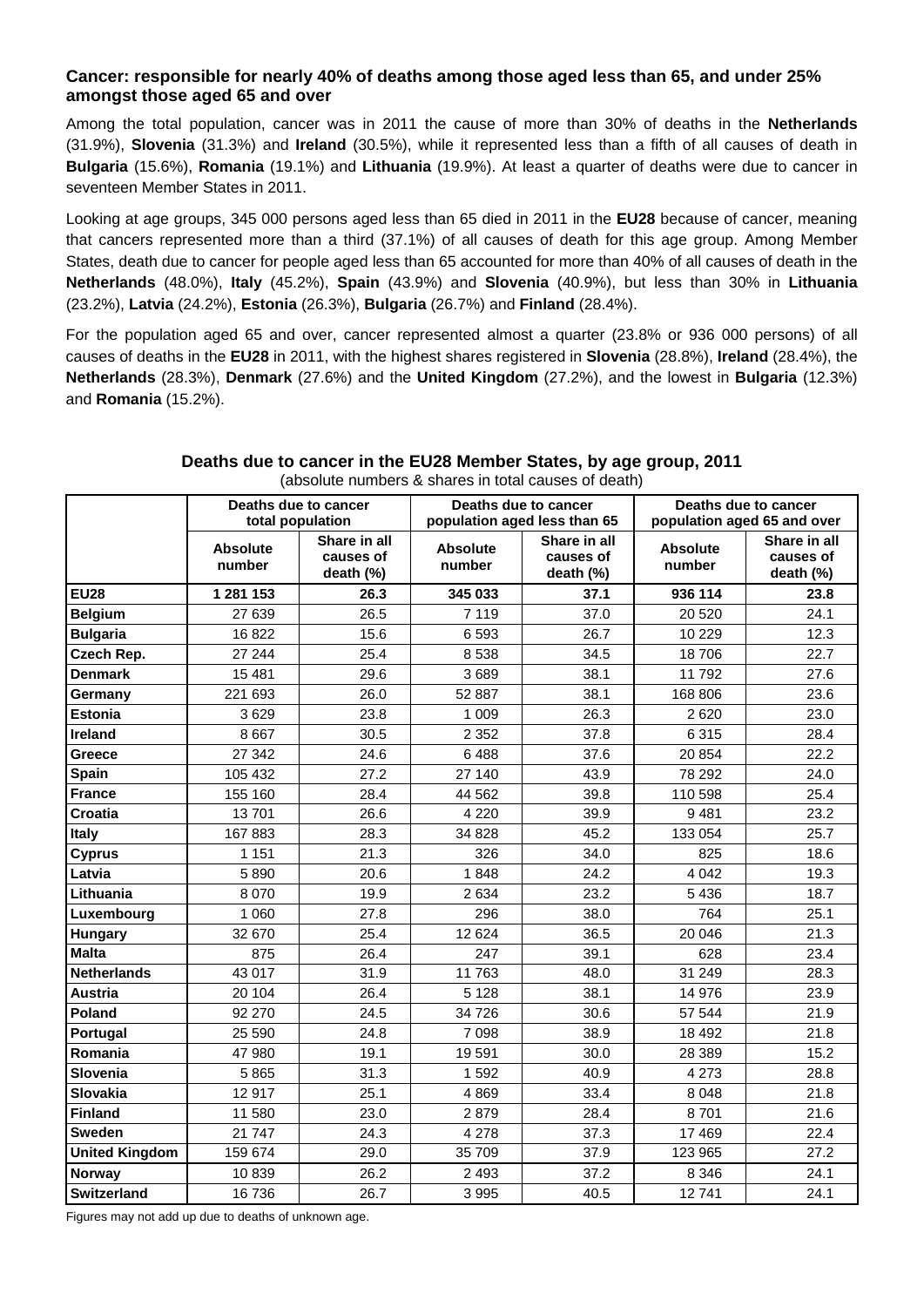# **Fatal cancers in the EU28 by main type of cancer and sex (%), 2011**



Lung cancer is the most common fatal cancer for males in the EU28 Breast cancer is the most common fatal cancer for females in the EU28

### **Highest proportion of both fatal lung cancer and colorectal cancer in Hungary**

In all Member States, the most prevalent cancer leading to death in 2011 was lung cancer, except in **Portugal** where it was colorectal cancer.

The highest proportions of lung cancer among all deaths due to cancer were recorded in **Hungary** (26.1%), the **Netherlands** (24.6%), **Belgium** (24.5%) **Greece** and **Poland** (both 24.1%), and the lowest in **Portugal** (14.5%), **Sweden** (16.7%), **Latvia** (16.8%), **Lithuania** and **Slovakia** (both 17.1%). Compared with 2002, the proportions of lung cancer among all deaths due to cancer increased in fourteen Member States, decreased in ten and remained almost stable in **Slovenia** and **Finland**.

In 2011, the highest proportions of deaths due to colorectal cancer among all deaths due to cancer were registered in **Hungary** (15.5%), **Slovakia** (15.3%), **Portugal** (15.0%), **Croatia** (14.7%) and **Spain** (14.6%). On the opposite end of the scale, colorectal cancer represented less than 10% of all deaths due to cancer in **Cyprus** (7.9%), **Greece** (8.9%) and **Finland** (9.8%).

#### **Highest proportion of fatal prostate cancer in the Nordic Member States**

Prostate cancer represented in 2011 the fifth main type of fatal cancer in the EU28, with a 5.7% share in all deaths due to cancer. Prostate cancer however only affects men, for whom it caused 10.2% of all deaths due to cancer in 2011 in the **EU28**.

Among Member States, the highest shares were observed in the three Nordic Member States: **Sweden** (11.0% of deaths due to cancer in the total population, and 20.9% of all deaths due to cancer among the male population), **Denmark** (7.9% and 15.1%) and **Finland** (7.6% and 14.4%).

On the contrary, shares of less than 5% of all deaths due to cancer in the total population were recorded in **Hungary** (3.7% of deaths due to cancer in the total population, and 6.7% of all deaths due to cancer among the male population), **Malta** (4.0% and 7.4%), **Romania** (4.1% and 6.9%), **Poland** (4.4% and 7.9%), **Italy** (4.5% and 8.0%), **Luxembourg** (4.7% and 8.6%), the **Czech Republic** (4.8% and 8.7%) and **Slovakia** (4.9% and 8.4%).